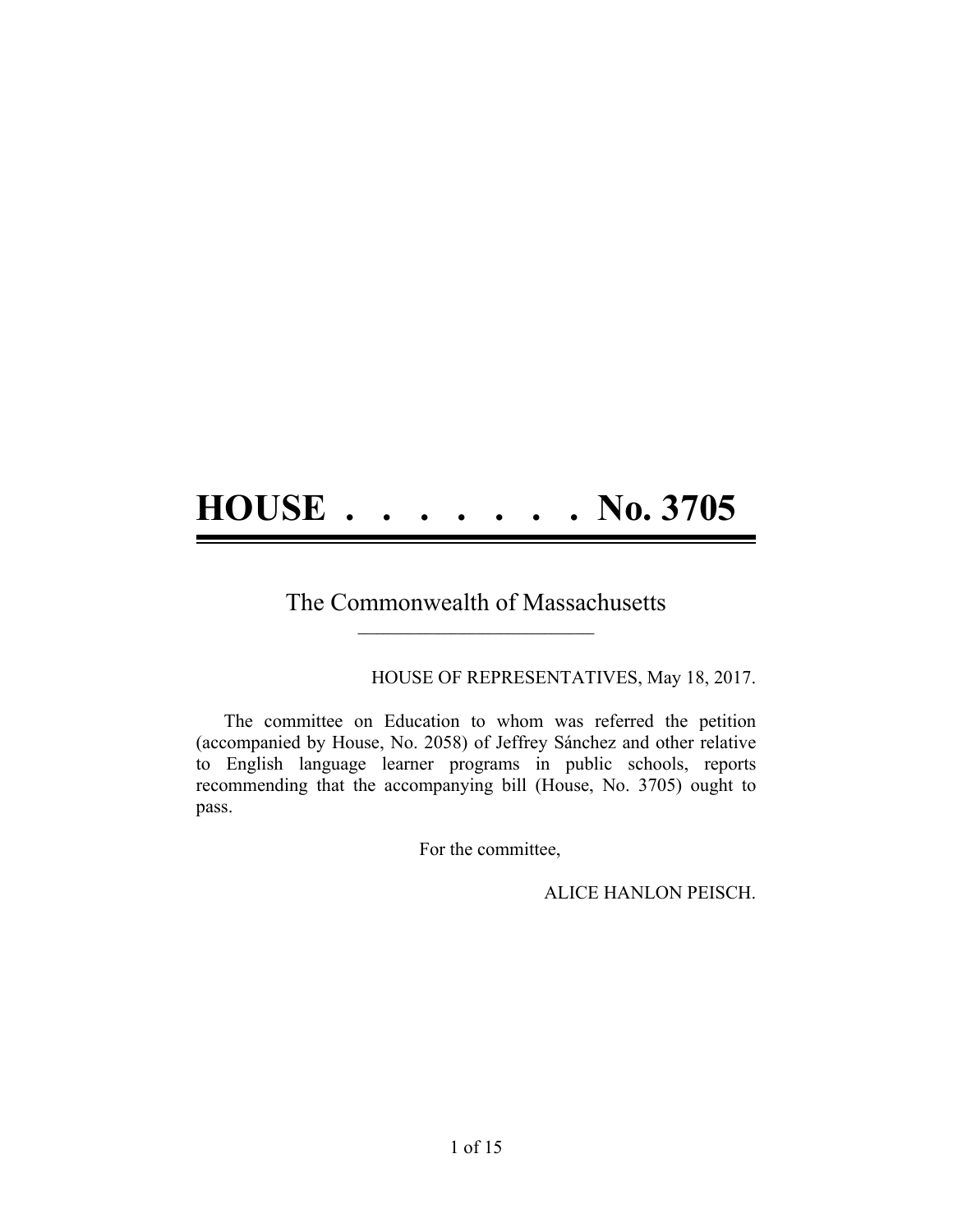## The Commonwealth of Massachusetts

**In the One Hundred and Ninetieth General Court (2017-2018) \_\_\_\_\_\_\_\_\_\_\_\_\_\_\_**

**\_\_\_\_\_\_\_\_\_\_\_\_\_\_\_**

An Act for language opportunity for our kids.

Be it enacted by the Senate and House of Representatives in General Court assembled, and by the authority *of the same, as follows:*

| $\mathbf{1}$ | SECTION 1. Section 1I of chapter 69 of the General Laws, as appearing in the 2014                |
|--------------|--------------------------------------------------------------------------------------------------|
| 2            | official edition, is hereby amended by striking out, in line 283, the word "and."                |
| 3            | SECTION 2. Said section 1I of said chapter 69, as so appearing, is hereby amended by             |
| 4            | striking out, in line 283, the "." and replacing it with ",".                                    |
| 5            | SECTION 3. Said section 1I of said chapter 69, as so appearing, is hereby amended by             |
| 6            | inserting, after line 289, the following:-                                                       |
| 7            | any opportunities that the district makes available to English learners for<br>(k)               |
| 8            | instruction in maintaining or developing proficiency in their native language;                   |
| 9            | a description of how the school district will evaluate the effectiveness of its<br>(1)           |
| 10           | English language learner programs in terms of helping such students attain English language      |
| 11           | proficiency and master academic standards, as well as measure students' readiness to join        |
| 12           | mainstream classrooms, should they not already be placed in such classes, if the evaluations and |
|              |                                                                                                  |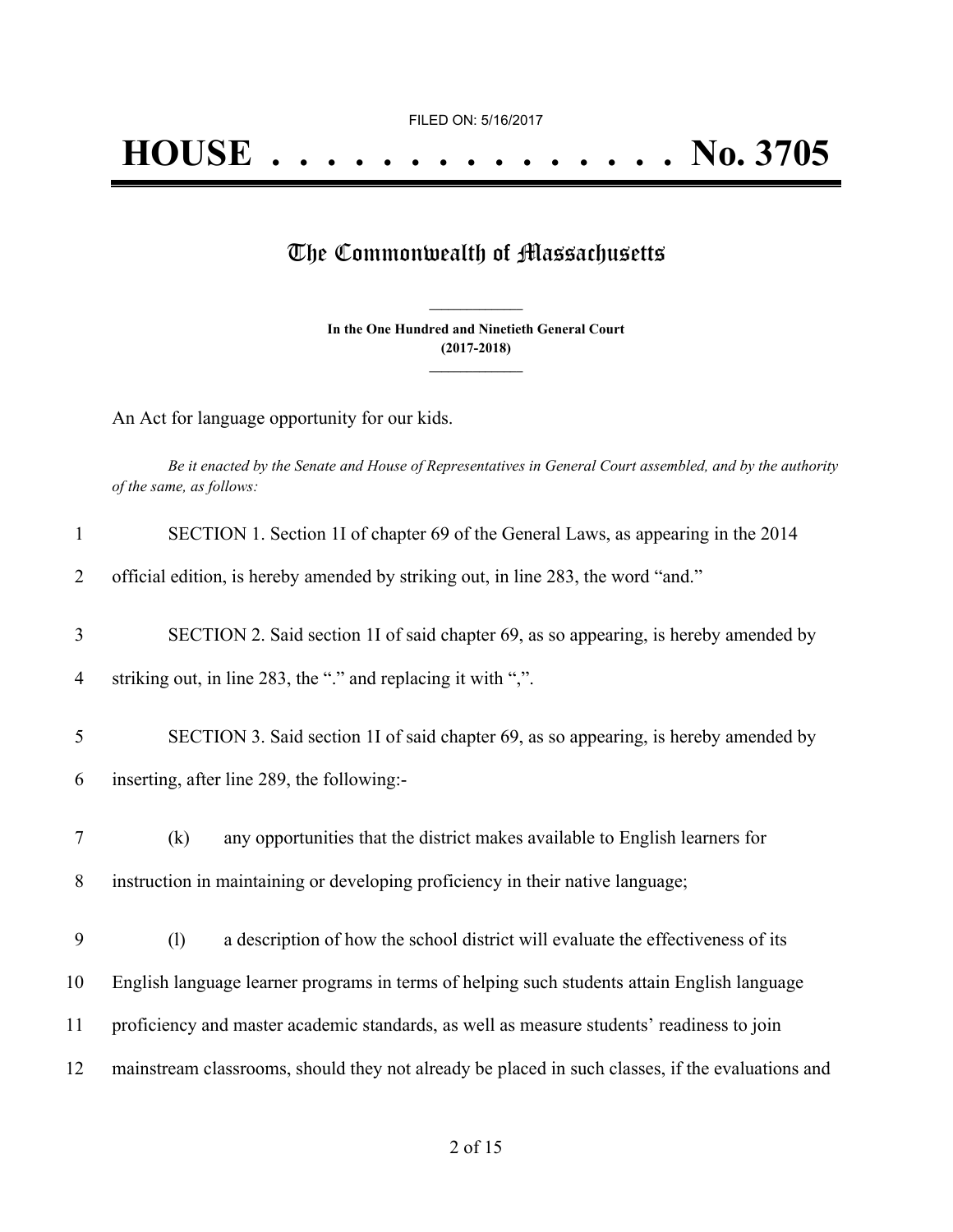measures are in addition to what the department requires, and a description of the steps that the school district will take to overcome any deficiencies encountered; (m) a record of any instances in which parents decided to withdraw their child from, or refuse their child's participation in, an English learner program and meetings with parents regarding a student who is not progressing; (n) a description of the training that the district provided for all staff in working with culturally and linguistically diverse student populations; and (o) documentation detailing English learners' participation in the district's regular and advanced educational programs and extracurricular activities. SECTION 4. The fifth paragraph of section 59C of chapter 71 of the General Laws, as appearing in the 2014 official edition, is hereby amended by inserting after the word "performance," in line 50, the following:- In school districts with English learners, the plan to improve student performance shall include a description of the educational program models and approaches to be provided by the school to ensure the progress of English learners in developing oral comprehension, speaking, reading and writing of English, and in meeting the academic standards of the curriculum frameworks established under sections 1D and 1E of chapter 69. SECTION 5. Chapter 71A of the General Laws, as appearing in the 2014 Official Edition, is hereby amended by striking sections 1 through 8 and inserting in place thereof the following: -

Section 1. Definitions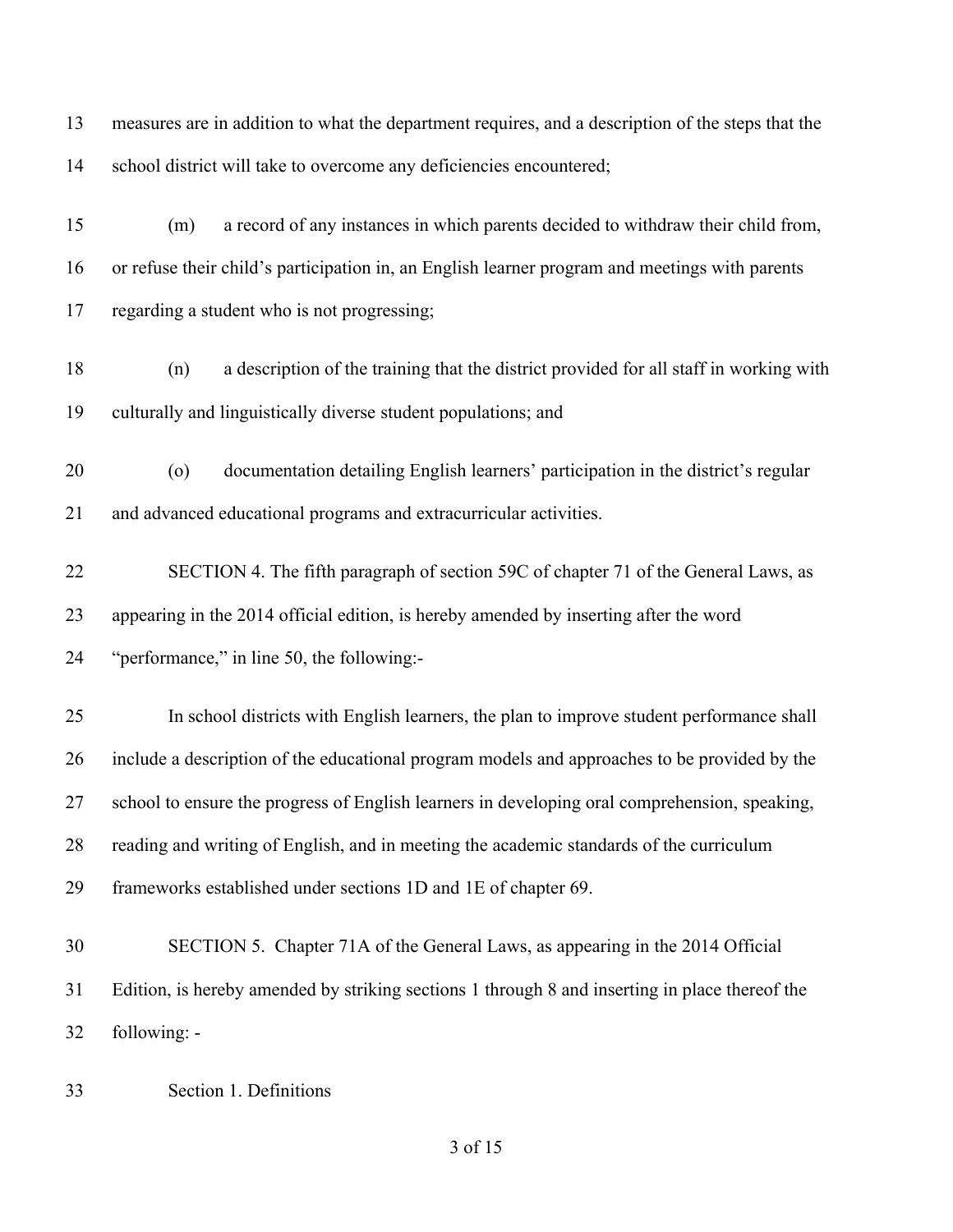In this chapter;

| 35 | a)                                                                                              | "Commissioner", the commissioner of elementary and secondary education                          |  |
|----|-------------------------------------------------------------------------------------------------|-------------------------------------------------------------------------------------------------|--|
| 36 | b)                                                                                              | "Department", the department of elementary and secondary education                              |  |
| 37 | $\mathbf{c})$                                                                                   | "Dual language education", (also called two-way bilingual) any program that                     |  |
| 38 |                                                                                                 | integrates language learning and academic instruction for native speakers of English and native |  |
| 39 | speakers of another language, with the goals of high academic achievement, first and second     |                                                                                                 |  |
| 40 |                                                                                                 | academic language proficiency, and cross-cultural understanding.                                |  |
| 41 | $\mathbf{d}$                                                                                    | "English Language Development" (ELD) or "English as a second language"                          |  |
| 42 |                                                                                                 | (ESL), a specially designed course of study that focuses on the acquisition of the English      |  |
| 43 |                                                                                                 | language consistent with a student's English proficiency, performance and developmental level.  |  |
| 44 | It is a component of all comprehensive language acquisition programs, and explicit, systematic, |                                                                                                 |  |
| 45 |                                                                                                 | developmental, proficiency-driven English language and literacy are the primary content.        |  |
| 46 | $\epsilon$ )                                                                                    | "English learner", a student who does not speak English or whose native language                |  |
| 47 |                                                                                                 | is not English, and who is not currently able to perform ordinary classroom work in English.    |  |
| 48 | f)                                                                                              | "Foreign language", a language other than English, and includes American Sign                   |  |
| 49 | Language.                                                                                       |                                                                                                 |  |
| 50 | g)                                                                                              | "Language acquisition program", an instructional program that includes English                  |  |
| 51 |                                                                                                 | language acquisition for English learners as a component. Language acquisition programs are     |  |
| 52 |                                                                                                 | not limited to any single program design or pedagogical style.                                  |  |
| 53 | h)                                                                                              | "Sheltered English immersion", a program composed of two instructional                          |  |
| 54 |                                                                                                 | components: sheltered content instruction that focuses on teaching academic content with        |  |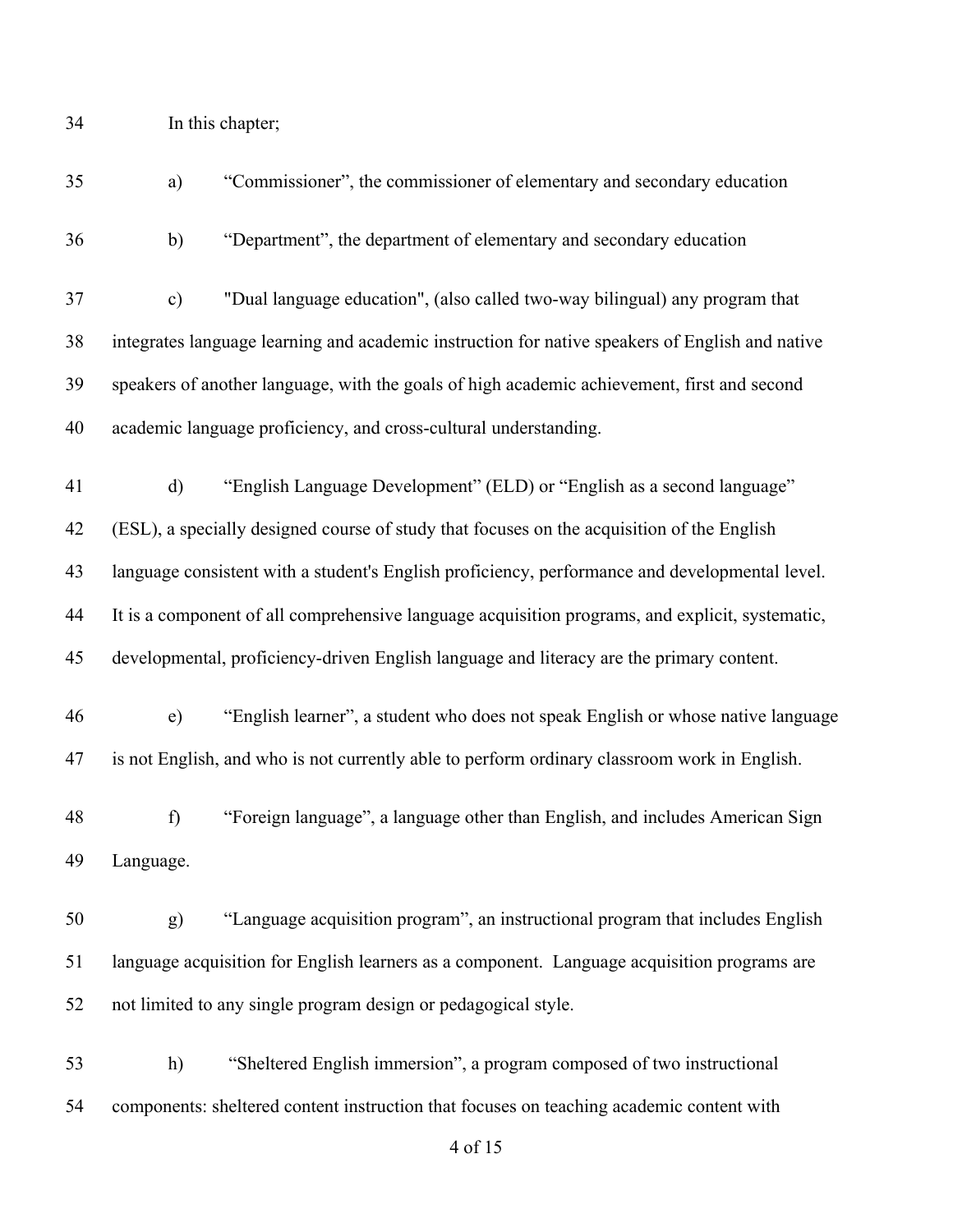language support, using English as the primary language of instruction, and English language development instruction.

 i) "Transitional bilingual education," an English learner program that follows a bilingual approach to learning in which the native language of the English learner is initially used to support and scaffold the student's development of English and content learning and then is gradually phased out of instruction as the student's English proficiency increases. The language goal of transitional bilingual programs is English proficiency and not bilingualism.

Section 2. Census

 Local school districts shall annually ascertain, not earlier than the first day of April, the number of English learners within their school system in grades pre-Kindergarten through twelve for districts that have pre-Kindergarten programs and in grades Kindergarten through twelve for districts that do not have pre-Kindergarten programs, and shall classify them according to grade level, the language of which they possess a primary speaking ability, and the English learner program type in which they are enrolled, with all such information being made publicly available by school and school district on a website. Districts shall also monitor students who have exited English learner programs when assessing the academic achievement of English learners and the effectiveness of language acquisition programs.

Section 3. English Language Education

 English learners enrolled in a Massachusetts public school shall be educated through a comprehensive, research-based instructional program that includes subject matter content and an English language acquisition component. The programs for English learners may include sheltered English immersion, dual language education or transitional bilingual education but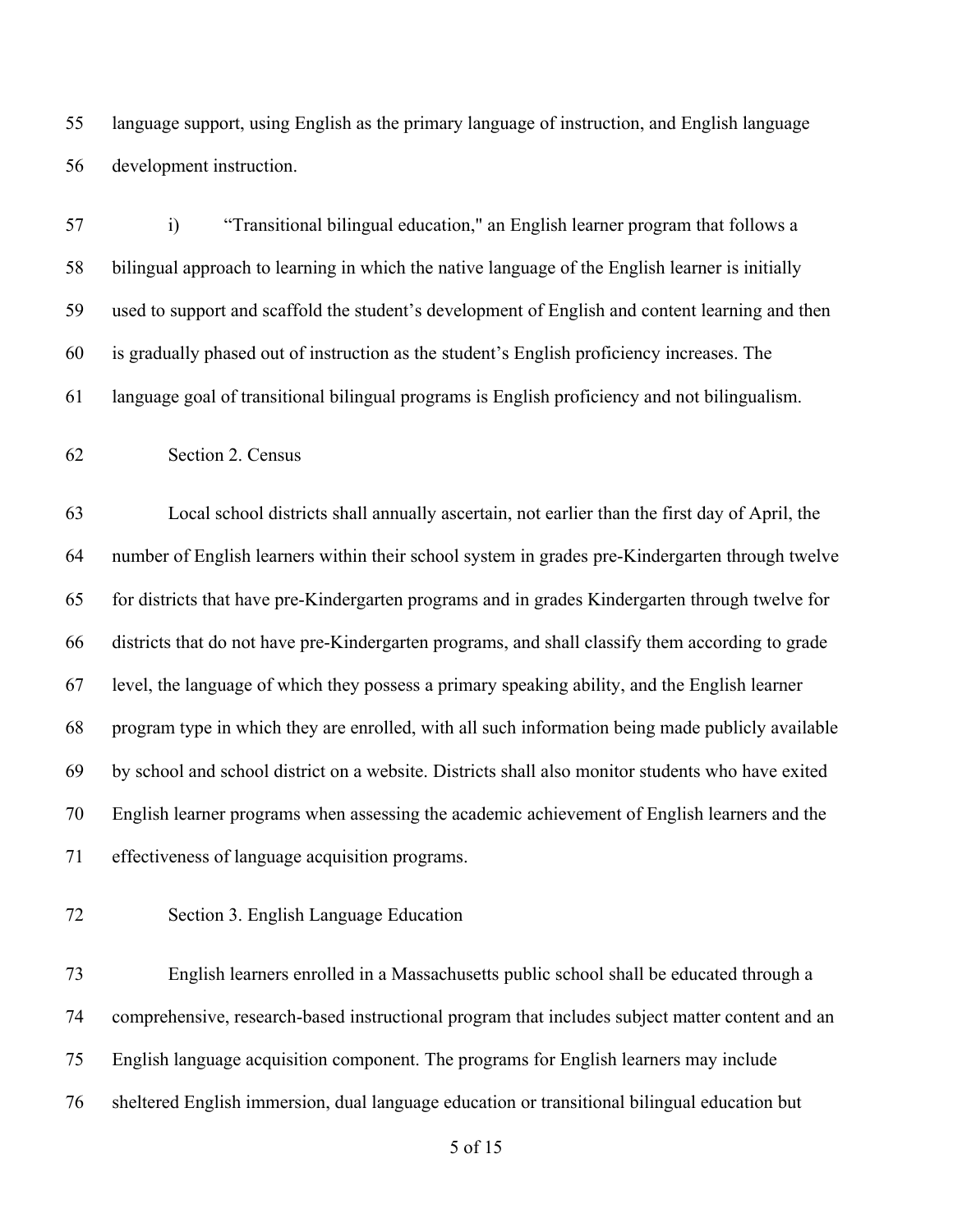shall not be limited to any specific program or instructional design provided that any such programs shall include the acquisition of the English language. Districts may choose one or more programs that meet the requirements of this section based on best practices in the field, the linguistic and educational needs, and the demographic characteristics of their students. Districts may incorporate opportunities for students to develop and maintain native language proficiency as part of a formal or extracurricular academic program.

 English learners shall receive English language development instruction at a level and frequency that is appropriate for their level of English language proficiency and educational needs and instructed by teachers properly qualified under state law. Each school district shall employ sufficient ESL teachers for identified English language learners, provided, however, that each school district shall employ at least one teacher licensed in English as a Second Language.

 Any student who has exited an English learner program and attained English proficiency shall have access to English language support and/or development instruction, as needed, in order to perform ordinary grade level classwork.

 Schools shall be permitted but not required to place in the same classroom English learners of different ages but whose degree of English proficiency is similar. Schools shall be encouraged to mix together in the same classroom English learners from different native- language groups but with the same degree of English fluency. Once English learners acquire a good working knowledge of English, and are able to do regular school work in English and achieve a score of proficient or higher on the statewide test of English language proficiency pursuant to section 7, they shall no longer be classified as English learners.

Foreign language programs and special education programs shall be unaffected.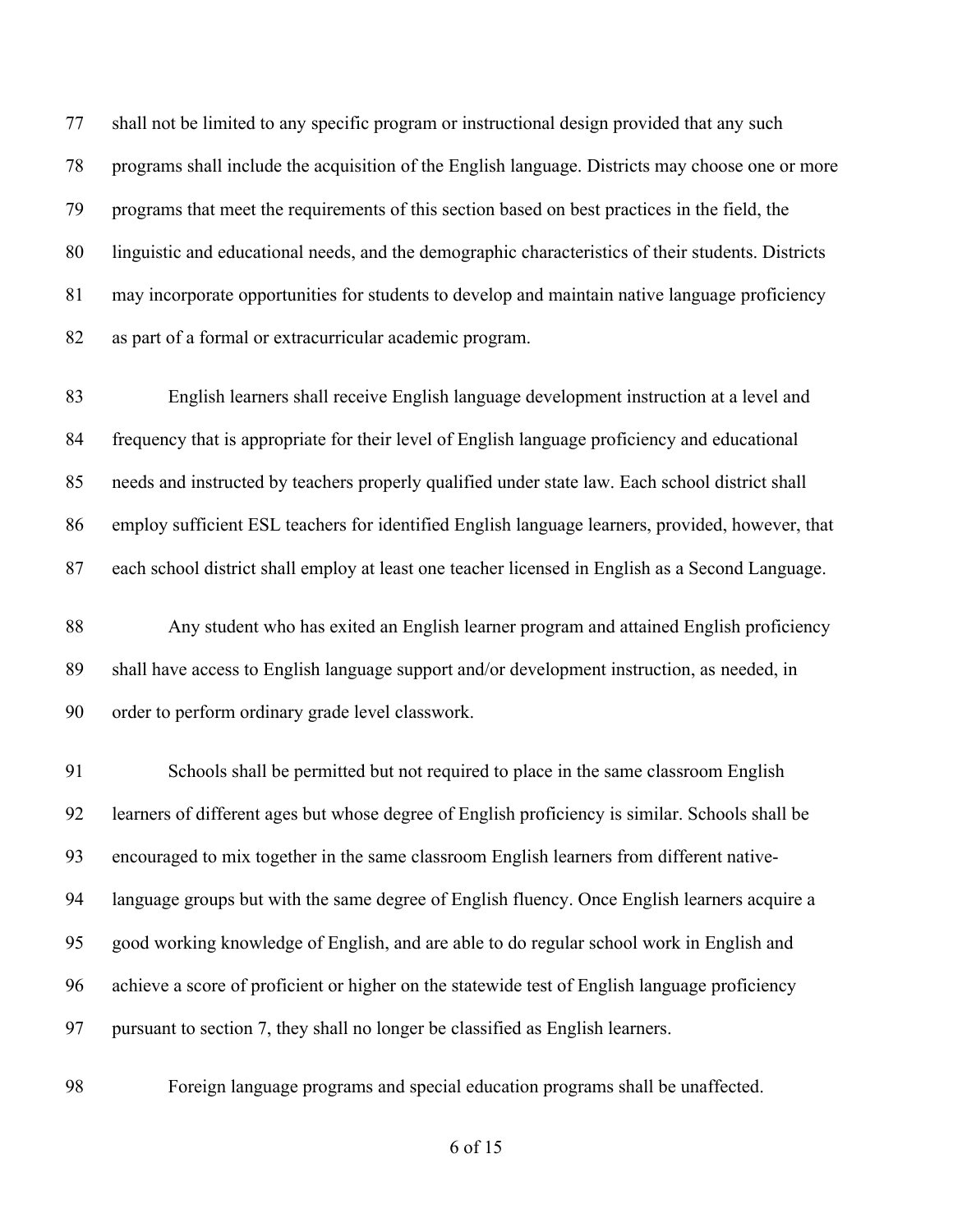Section 4. Parental Choice

 Parents or legal guardians of students who are deemed eligible to enroll in an English learner program may select any available English language learner program offered within the district.

 Parents or legal guardians may refuse to enroll a student or may remove their student from any English learner program provided that written confirmation of any such request is retained in the student's cumulative folder. The student shall continue to be designated as an English learner, receive supports necessary to overcome language barriers within the general academic program setting, and retain the right to an English learner program at any time.

 Any school district may join with any other school district or districts to provide English learner programs required or permitted by this chapter.

 The parents or legal guardians of 20 pupils or more in any grade may request a specific program within a single district or charter school that is designed to provide language instruction. Within 90 days the school district must respond and either provide the plan for implementation or provide written informed reason for denial.

 Any district operating a language acquisition program or programs for English learners that serve more than 100 English learners or in which English learners are more than 5% of the district's student population, whichever is less, shall establish an English learner parent advisory council. The parent advisory council shall be composed of parents or legal guardians of students who are enrolled in language acquisition programs within the district, or of alumni of said programs. The duties of the parent advisory council shall include, but not be limited to, advising the district on matters that pertain to the education of students in language acquisition programs,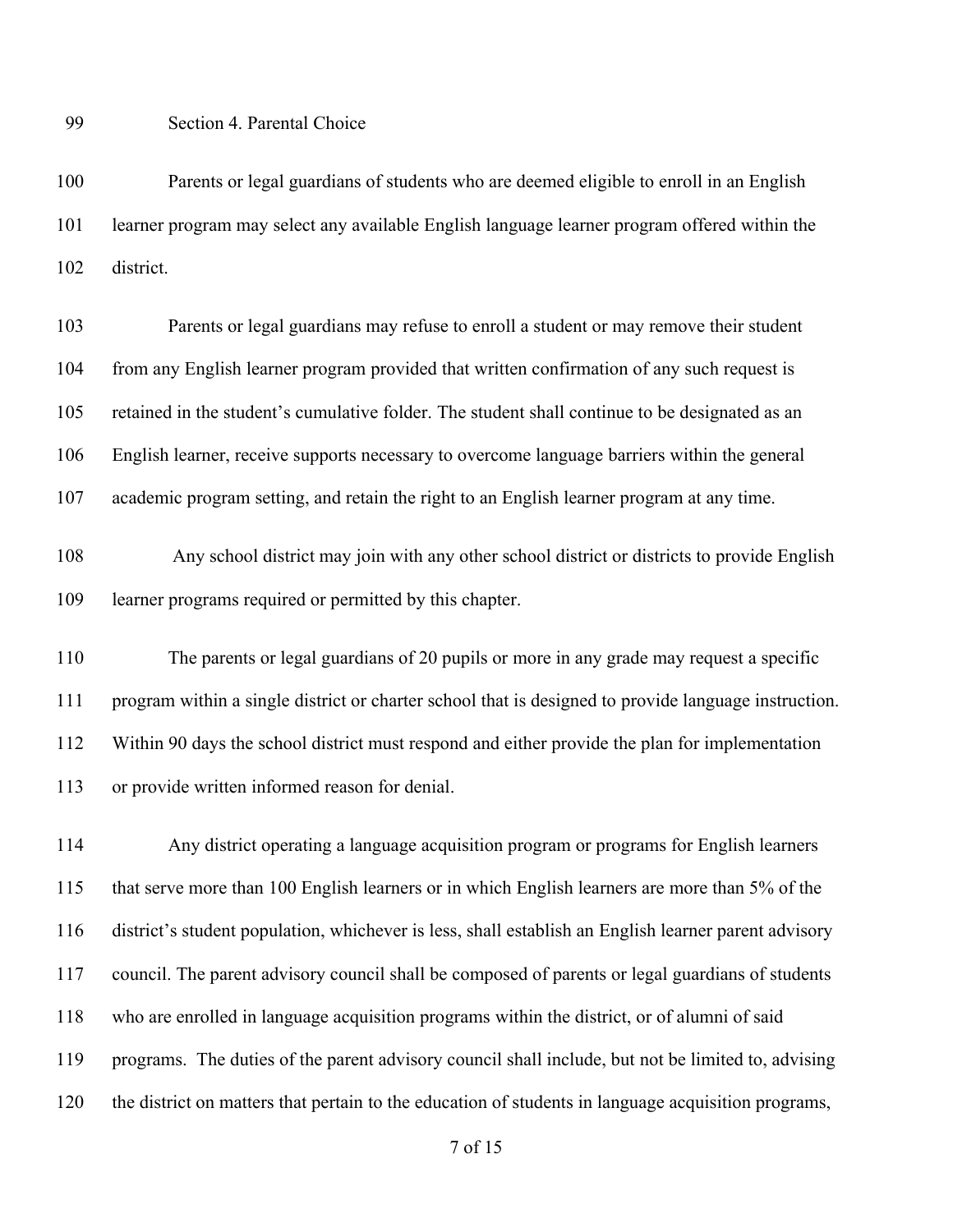meeting regularly with school officials to participate in the planning and development or programs designed to improve educational opportunities for English learners, and to participate in the review of school or district improvement plans established under section 59C of chapter 71 as they pertain to English learners. Any parent advisory council may, at its request, meet at least once annually with each school council within its district. The parent advisory council shall establish by-laws regarding officers and operational procedures. In the course of its duties under this section, the parent advisory council shall receive assistance from the director of language acquisition programs for the district or other appropriate school personnel as designated by the superintendent.

Section 5. Parental Notice

 The Department shall issue regulations regarding additional communication to parents of English learners in compliance with all state and federal requirements. Any such communication shall annually inform such parents or legal guardians of their rights to choose any language acquisition program among those that are offered at the school district, including, but not limited to, sheltered English immersion, transitional bilingual education and two-way or dual language education to request a new language acquisition program under Section 4, or to withdraw their child from a particular language acquisition program. Such notice shall be sent by mail not later than 10 days after the enrollment of the student in the school district. The notice shall, to the extent possible, be in a language that is understandable to such parents or legal guardians, shall contain a simple, non-technical description of the purposes, method and content of the carious programs, and shall inform the parents or legal guardian that they have the right to visit English language learner programs in the school district. They shall also be notified that they may come to the school for a conference to learn about the various English language learner programs.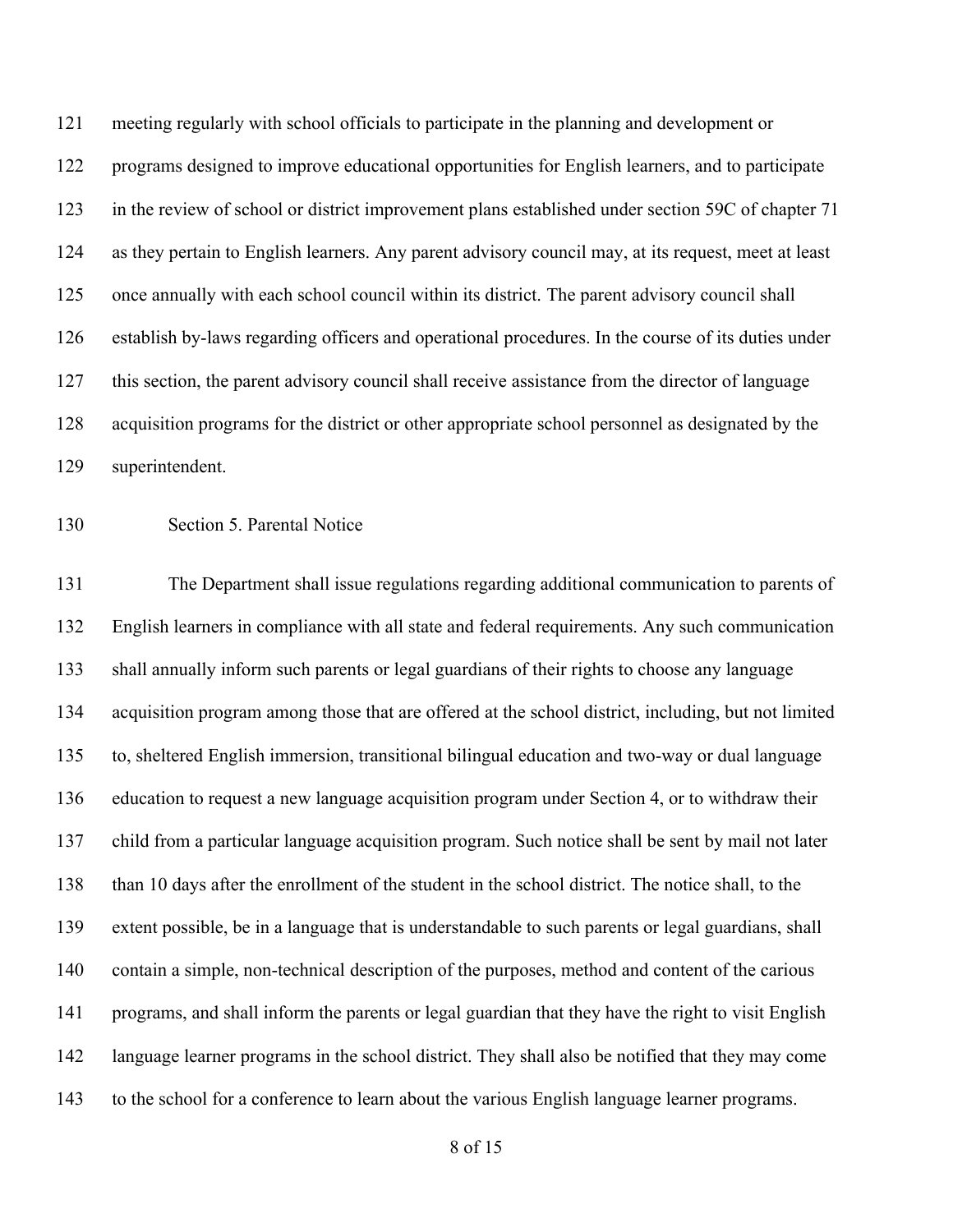Furthermore, should the school district issue a recommendation to place an English language learner in an English language earner program, the parents or legal guardian of such student shall have the right, either at the time of the original notification under this section, or at the close of any marking period thereafter, to withdraw the student from such program by sending written notice of such decision by both mail and electronic communication to the school authorities of the school district in which the student is enrolled.

Section 6. Monitoring Language Acquisition Programs

 To ensure that the educational progress of English language learners is monitored in learning English and in mastering the standards for other academic subjects, each publicly funded English language learner must participate as in the statewide assessment system adopted pursuant to section 1I of chapter 69.

 A statewide standardized criterion-referenced test of English language proficiency shall be administered once each year to all Massachusetts students whose educations are publicly funded and who are English language learners in kindergarten through grade 12, assessing their English language achievement of oral and literacy skills.

 The assessment scores of individual students shall be confidentially provided to their individual parents and legal guardians, and the aggregated assessment data for individual schools and school districts shall be made publicly available online in machine readable format; the scores for students classified as English learners shall be separately sub- aggregated and made publicly available there as well, with further sub- aggregation based on the English learner program type in which they are enrolled.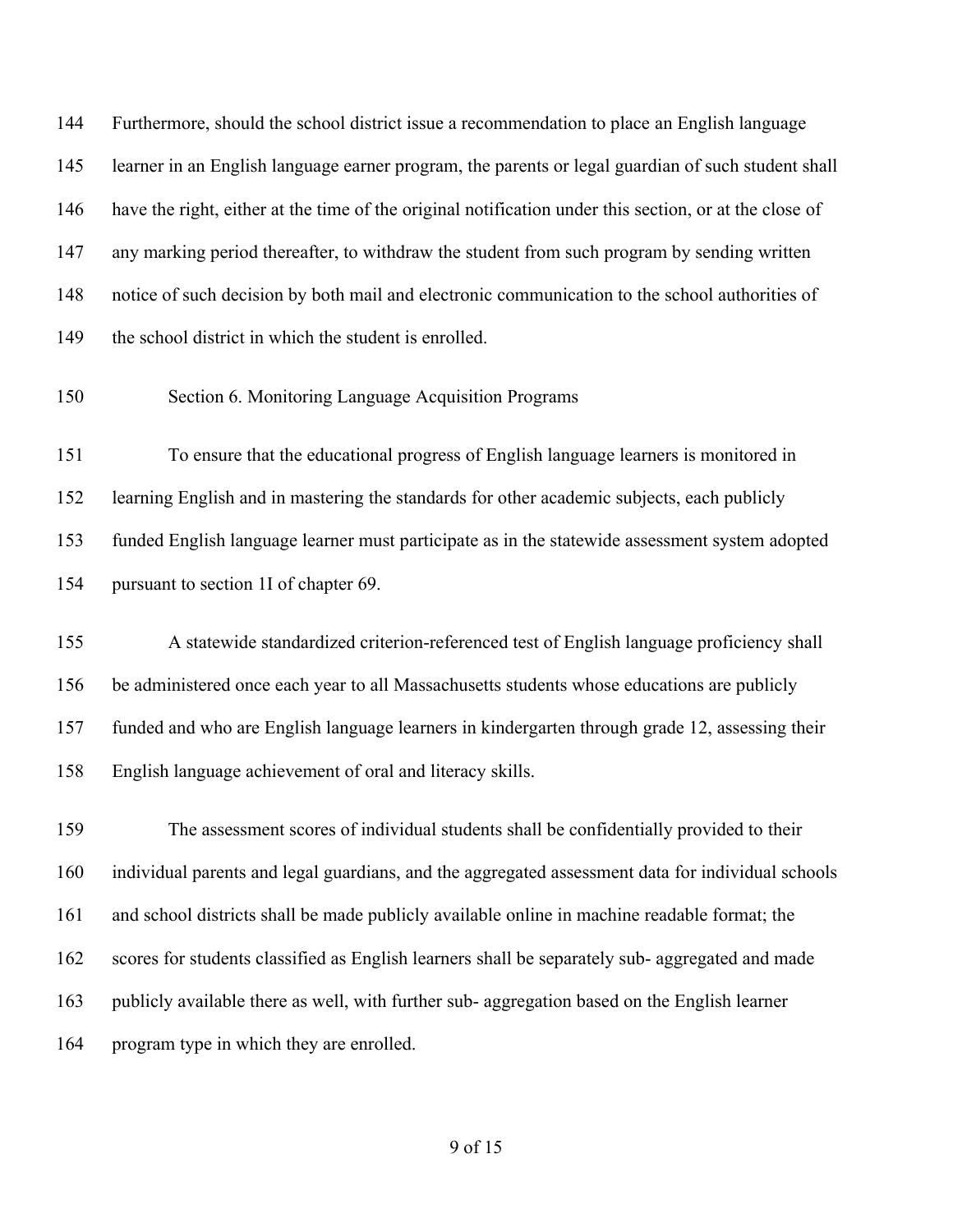The results of any such assessments shall be used as evidence of the efficacy of the English language learner programs offered by the school district. The results of any single annual assessment of English proficiency under this section shall not be the sole basis for evaluations of districts, schools, English learner programs, or individual educators.

 The district shall send report cards and progress reports including, but not limited to, progress in becoming proficient in using the English language and other school communications to the parents or legal guardians of students in the English learners programs in the same manner and frequency as report cards and progress reports to other students enrolled in the district. The reports shall, to the maximum extent possible, be written in a language understandable to the parents and legal guardians of such students.

Section 7. Evaluation of Programs

 The department shall conduct on-site visits to school districts at least once every 6 years for the purposes of evaluating the effectiveness of programs serving English learners. The evaluation shall include, but not be limited to, a review of individual student records of all English learners, a review of the programs and services provided to English learners, and a review of the dropout, graduation, discipline, and special education incidence rates of the English learner population in the district. Using the best available data, the department shall include in its monitoring report dropout, graduation, discipline, and special education rates of English learners who exited the English language learner education program within the three school years preceding the on-site visit, for such three year period. Said report shall also describe the processes by which school-based teams, consisting of educators, administrators and support staff monitor the progress of English learners and former English learners and a review of the amount,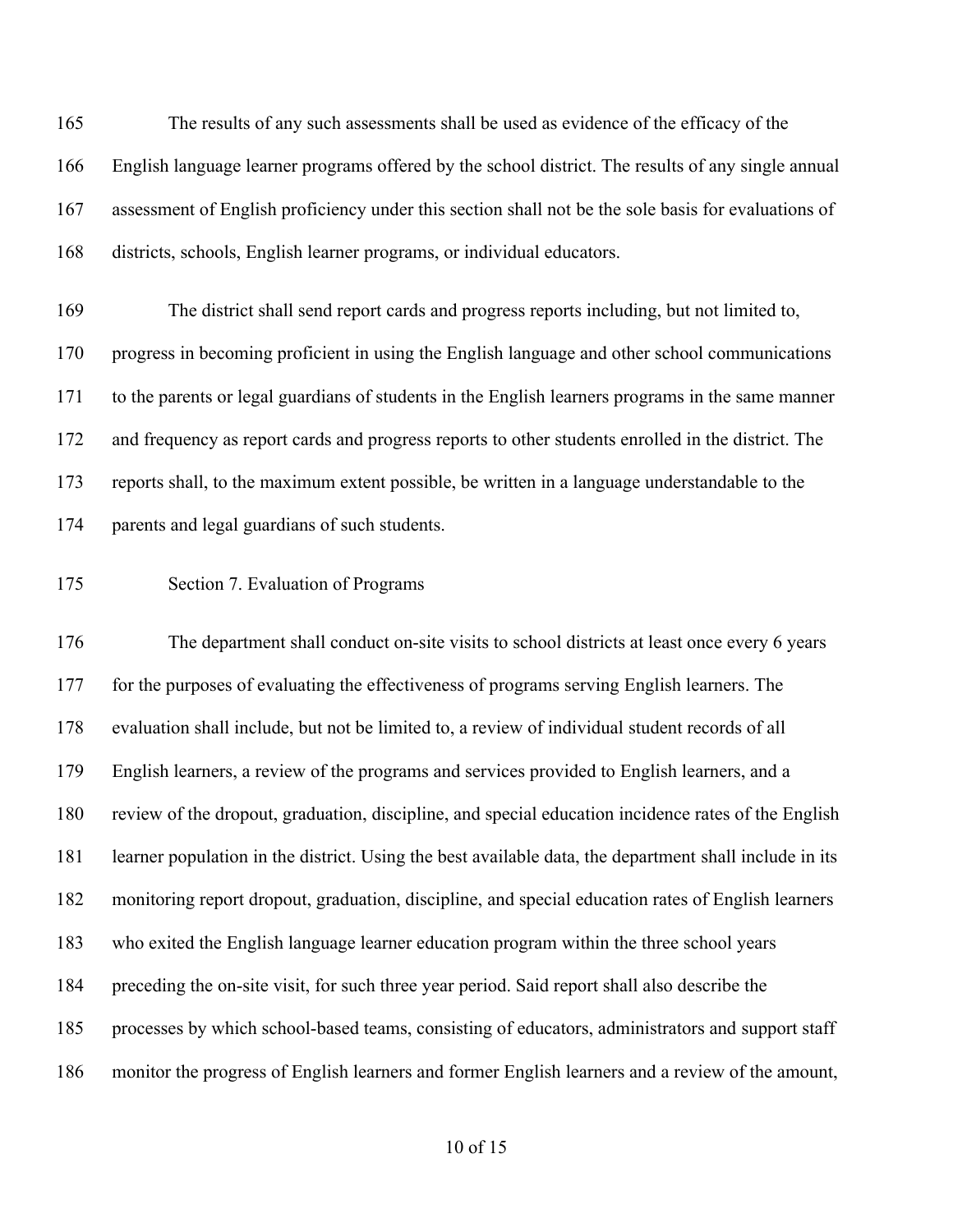| 187 | frequency and effectiveness of ESL instruction. The ELL/Bilingual Advisory Council                |
|-----|---------------------------------------------------------------------------------------------------|
| 188 | established under MGL Ch. 15, Section 1G shall annually review the results of the department's    |
| 189 | monitoring of English language learner programs in the school districts.                          |
| 190 | If a significant number of students in a district fail to make progress in English language       |
| 191 | proficiency, the language acquisition programs must be evaluated by a qualified external          |
| 192 | evaluator, approved by the department, to determine how to improve instructional programs for     |
| 193 | the district's English learner population. Nothing in this section shall prevent the department   |
| 194 | from conducting an evaluation of the program if it so chooses.                                    |
| 195 | Section 7A. Supplemental Programs                                                                 |
| 196 | School districts shall develop an intensive English learning success plan for any English         |
| 197 | learners whom the district determines fails to achieve scores on English proficiency assessments  |
| 198 | that, per benchmarks established by the department, reflect sufficient progress towards achieving |
| 199 | English language proficiency following the student's first year in any English learner program.   |
| 200 | Any such plan shall be developed with the participation and approval of the student's parents or  |
| 201 | legal guardian. The plan shall include a description of the services necessary to progress the    |
| 202 | student to English language proficiency in a timely manner. Such services may include, but are    |
| 203 | not limited to, intensive English classes, intensive tutoring, after or before school programs,   |
| 204 | summer programs, literacy mentoring, and other academic supports that will assist the student in  |
| 205 | achieving the rapid and effective acquisition of English necessary to access academic standards   |
| 206 | at grade level. This plan shall remain in place and be updated annually as long as the student    |
| 207 | requires intervention and support to achieve English proficiency, allowing the student to reach   |
| 208 | grade level achievement. Any student who fails, following the student's second year in such       |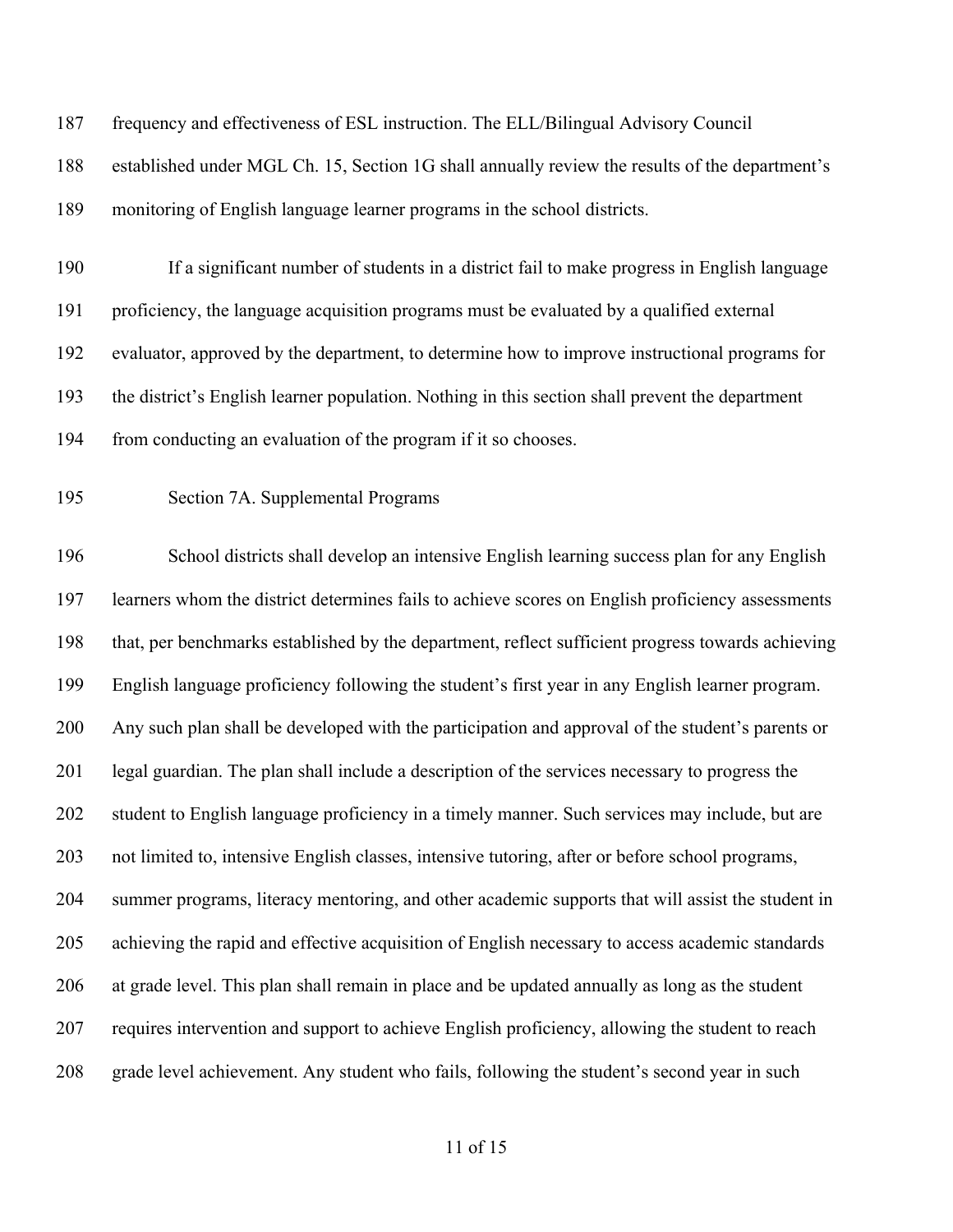program, to achieve scores on English proficiency assessments that, per benchmarks established by the department, reflect sufficient proficiency that will enable the student to perform successfully in classes in which instruction is given only in English, may remain or be placed in such intensive plan, or be placed in a revised intensive plan for an additional time period to be specified by the district, with the approval of the student's parents or legal guardian.

 If later evidence suggests, as determined by the school district, that a limited English proficient student transferred from an English language learner program to a regular education program is still disadvantaged by a lack of English proficiency, such student, with the approval of the student's parents or legal guardian, may be so reenrolled subject to specific learning goals 218 to be articulated by the district.

#### Section 8. Educator Certification and Endorsement

 All teachers and administrators assigned to language acquisition programs shall be properly qualified under state law for the program type. Core academic teachers of English language learners, include core academic teachers in vocational-technical education programs under chapter 74, shall meet the requirements of section 38G of chapter 71, and the regulations promulgated thereunder, for certification in their respective subject areas and endorsement or certification in content instruction of English language learners.

- The Department shall create an endorsement for educators who have completed coursework and field-based experiences in providing instruction within dual-language programs.
- 

The Department shall create a language acquisition program administrator license.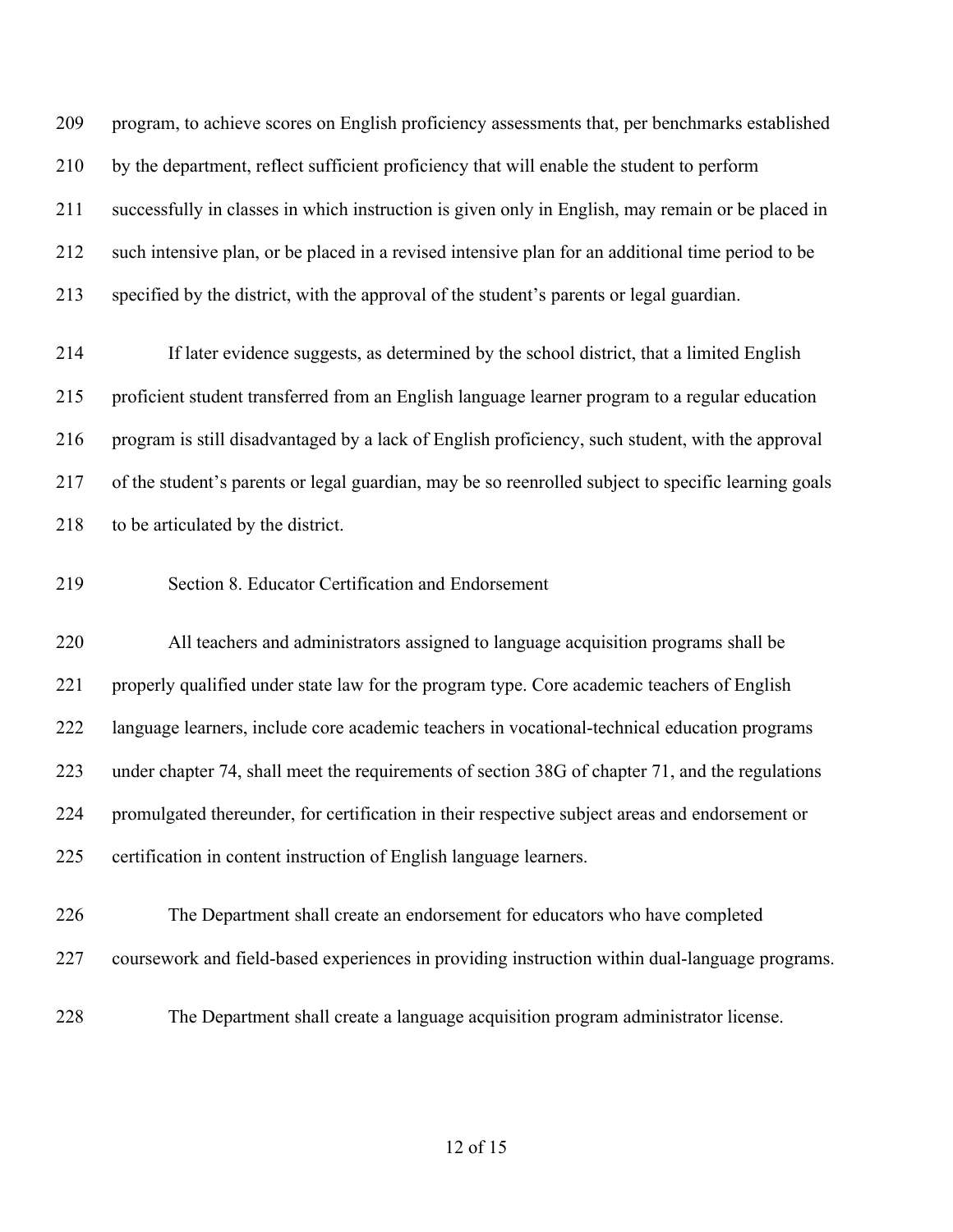SECTION 3. Chapter 71A of the General Laws, as so appearing, is hereby further amended by adding the following new sections:-

Section 9. Language Acquisition Program Administrator

 (a) A school district with 200 or more students who are designated as English learners or where English learners comprise 10% or more of the total student population shall appoint a person to be its administrator of language acquisition programs. Such administrator shall devote full time to the duties involved in supervising the provision of all language acquisition programs in the school system.

 (b) A school district with fewer than 200 students designated as English learners or with English learners who comprise less than 10% of the total student population shall appoint a person to be its administrator of language acquisition programs. Such administrator shall have the duties involved in supervising the provision of all language acquisition programs in the school system for not less than 25 percent of the duties assigned to such a positions.

 (c) Notwithstanding the provisions of paragraphs (a) and (b), the school committee of any city, town, or school district may, to meet its obligations under this section, with the approval of the department, enter into an agreement with any other school committee to jointly appoint an administrator of English language learners.

Section 10. State Seal of Biliteracy

 (a) Chapter 69 of the General Laws as appearing in the 2014 Official Edition is hereby amended by adding after Section 1P a new section: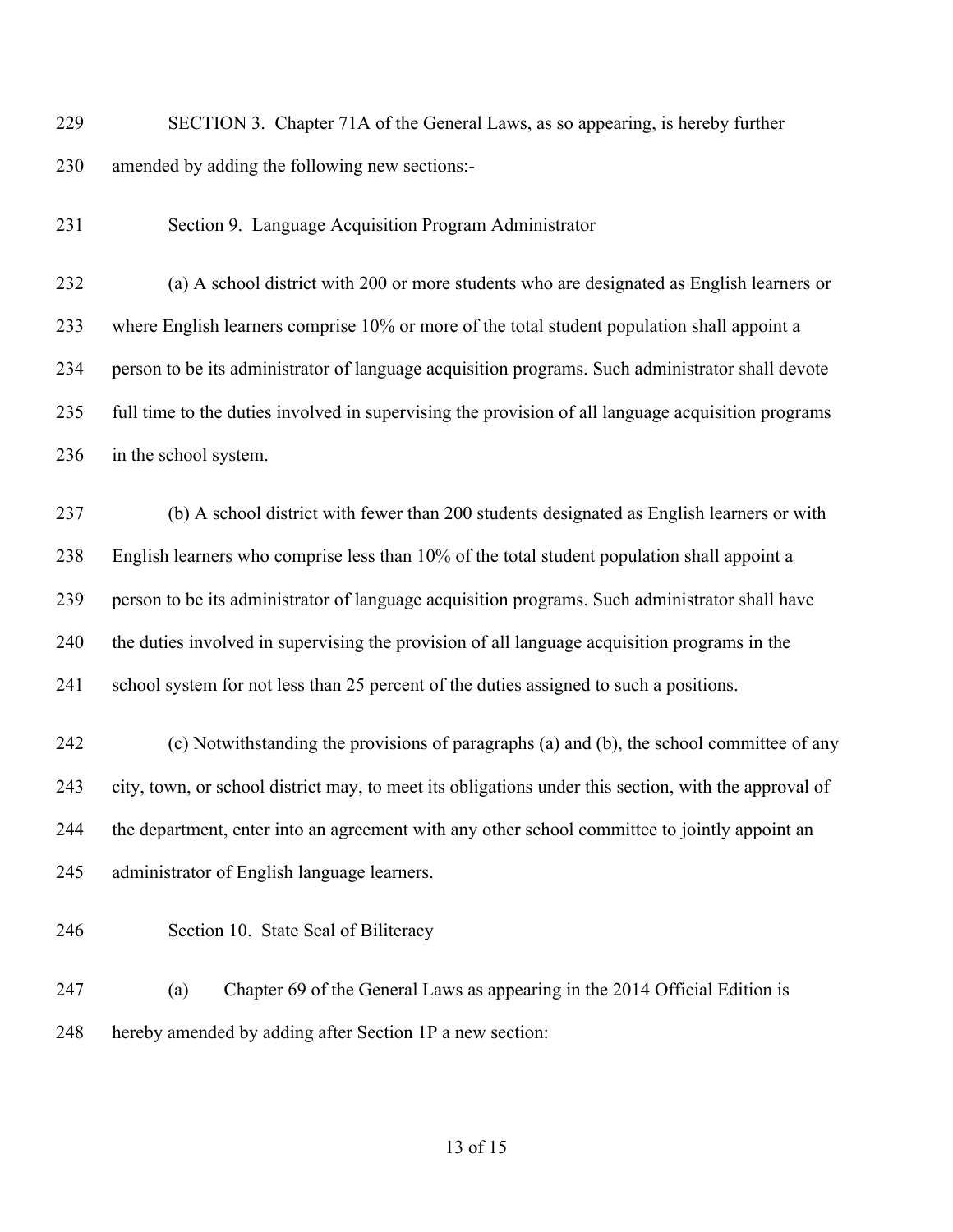Section 1Q. The commissioner shall develop criteria and guidelines for a State Seal of Biliteracy to be awarded by school districts to recognize high school graduates who have met academic benchmarks, to be determined by the department, in one or more languages in addition to English.

 The purposes of the State Seal of Biliteracy are as follows: (1) To encourage students to study languages; (2) To certify attainment of biliteracy; (3) To provide employers with a method of identifying people with language and biliteracy skills; (4) To provide universities with a method to recognize and give academic credit to applicants seeking admission; (5) To prepare pupils with 21st century skills; (6) To recognize and promote foreign language instruction and native and heritage language instruction in public schools; (7) To strengthen intergroup relationships, affirm the value in diversity, and honor the multiple cultures and languages of the Commonwealth.

 The department shall be responsible for developing an appropriate insignia to be affixed to the diploma or transcript of the student indicating that the student has been awarded a State Seal of Biliteracy, and making said insignia available to school districts for the preparation of diplomas. In developing the guidelines for the State Seal of Biliteracy, the department shall consider the recommendations of the Massachusetts Foreign Language Association.

 A school district that participates in the program under this section shall: maintain appropriate records in order to identify pupils who have earned a State Seal of Biliteracy and affix the appropriate insignia to the diploma or transcript of each pupil who earns a State Seal of Biliteracy. State Seals of Biliteracy shall be available electronically.

Section 11. Regulations